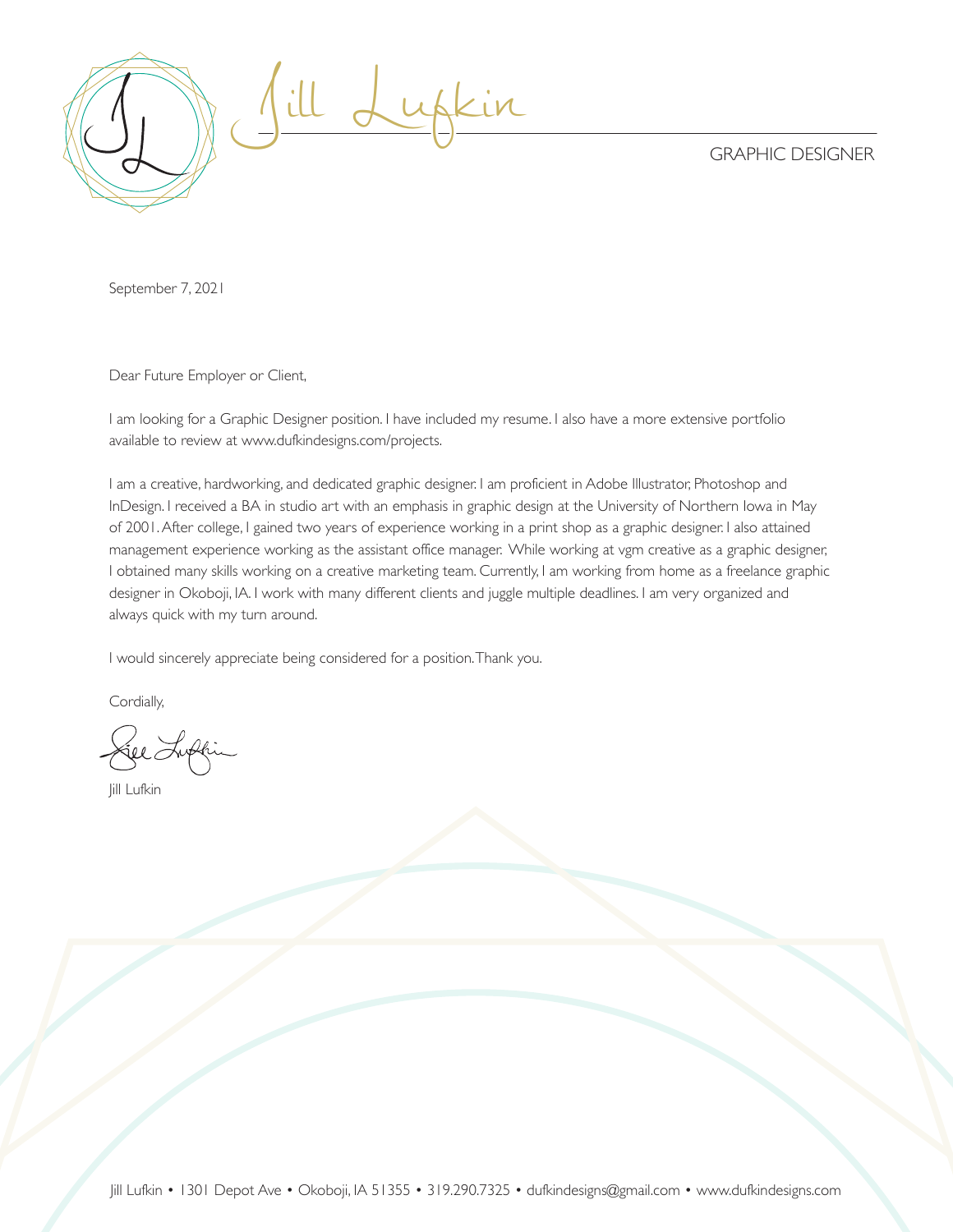### GRAPHIC DESIGNER



## Goal

I am looking for a career in a positive and energetic work environment. I am a creative, hardworking, and dedicated graphic designer.



1998-2001 Bachelor of Arts, Emphasis in Graphic Design University of Northern Iowa Cedar Falls, IA

1997-1998 Western Iowa Tech Community College Studied General Education

1995-1997 Des Moines Area Community College Studied Nursing and General Education

Skills

Adobe Illustrator • Adobe Photoshop Adobe InDesign • Quark Xpress Microsoft Publisher • Microsoft Outlook Microsoft Word • Microsoft Excel Word Processing • Photography Drawing

# Experience

Jill Lufkin

**Graphic Designer** • Perfection Learning (remote and part-time) December 2019 - Current

- Illustrations, maps, and other images for textbooks.
- Bookmarking, hyperlinking, and creating ebooks.
- ALT text for images in textbooks.
- Style changes and corrections in Object Editor for online lessons.
- Style updates or changes in books.

#### **Senior Graphic Designer** • Craft-Cochran Inc. (remote and part-time) December 2011 - Current

- Design screenprints and embroidery for various apparel.
- Design flyers and order forms for apparel or promotional sales.
- Multi-task between many different projects.
- Communicate with the clients on their project needs.

#### **Freelance Graphic Designer** • Dufkin Designs

April 2003 - Current

- Design logos, brochures, invitations, direct mail, and many other marketing materials.
- Website designs and updating.
- Social marketing for Facebook & LinkedIn.

#### **Graphic Designer** • VGM Creative

March 2004 - August 2010

- Designed logos, brochures, posters, blast emails and many other marketing materials.
- Printed to color printer and large format printer, along with outsourcing files to external print companies.
- Worked as a team, brainstorming marketing and design ideas.
- Juggled multiple proects at the same time.

VGM Homelink

Patient Care Coordinator

 • Coordinate referrals between the patient, insurance company, and the local durable medical equipment provider for medical supplies.